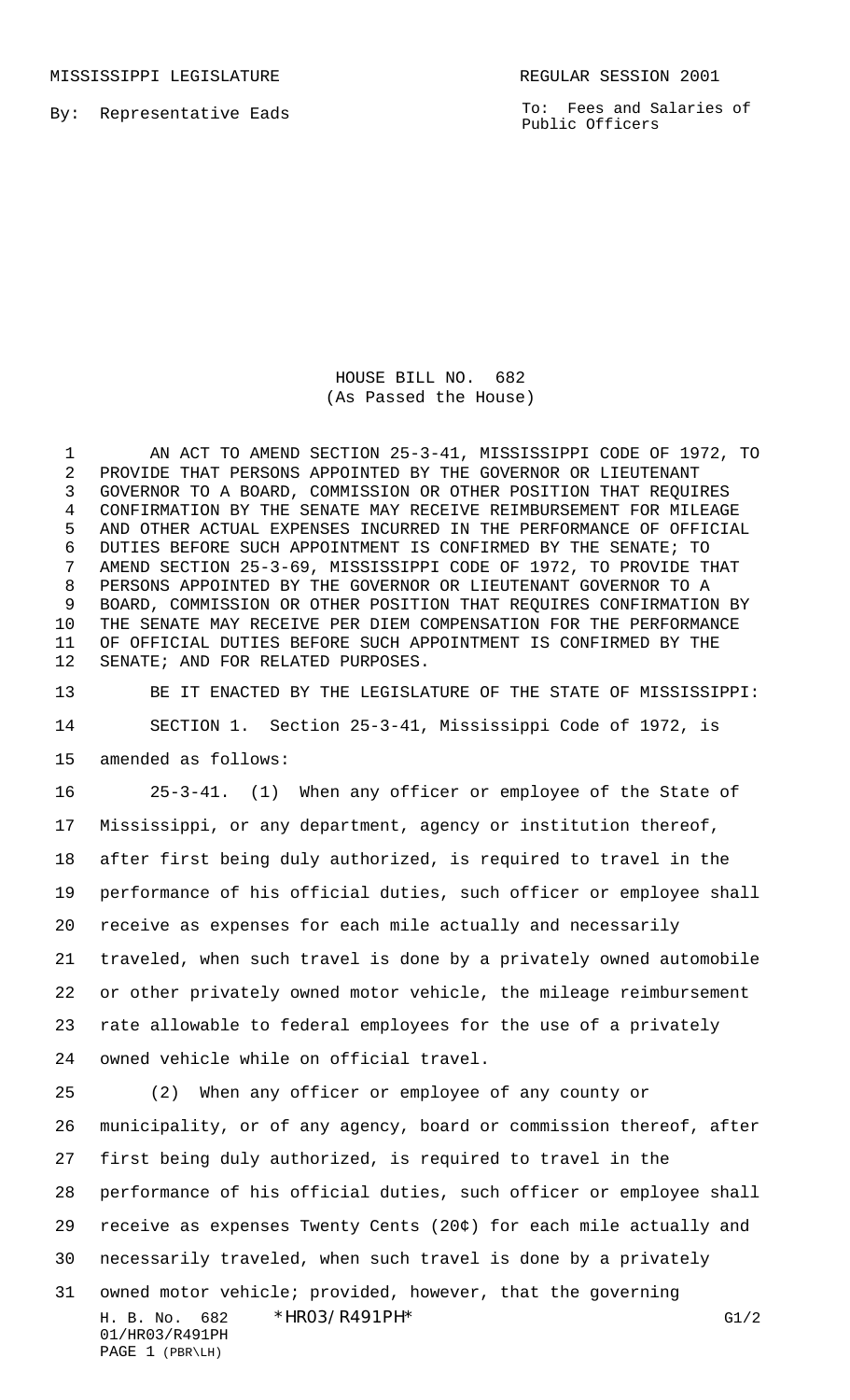authorities of a county or municipality may, in their discretion, authorize an increase in the mileage reimbursement of officers and employees of such county or municipality, or of any agency, board or commission thereof, in an amount not to exceed the mileage reimbursement rate authorized for officers and employees of the State of Mississippi in subsection (1) of this section.

 (3) Where two (2) or more officers or employees travel in one (1) privately owned motor vehicle, only one (1) travel expense allowance at the authorized rate per mile shall be allowed for any one (1) trip. When such travel is done by means of a public carrier or other means not involving a privately owned motor vehicle, then such officer or employee shall receive as travel expense the actual fare or other expenses incurred in such travel.

H. B. No. 682 \*HR03/R491PH\* (4) In addition to the foregoing, a public officer or employee shall be reimbursed for other actual expenses such as meals, lodging and other necessary expenses incurred in the course of such travel, subject to limitations placed on meals for intrastate and interstate official travel by the Department of Finance and Administration, provided, that the Legislative Budget Office shall place any limitations for expenditures made on matters under the jurisdiction of the Legislature. The Department of Finance and Administration shall set a maximum daily expenditure annually for such meals and shall notify officers and employees of changes to these allowances immediately upon approval of such changes. Travel by airline shall be at the tourist rate unless such space was unavailable. The officer or employee shall certify that tourist accommodations were not available if travel is performed in first class airline accommodations. Itemized expense accounts shall be submitted by such officers or employees in such number as the department, agency or institution may require; but in any case one (1) copy shall be furnished by state departments, agencies or institutions to the Department of Finance and Administration for preaudit or postaudit. The Department of

01/HR03/R491PH PAGE 2 (PBR\LH)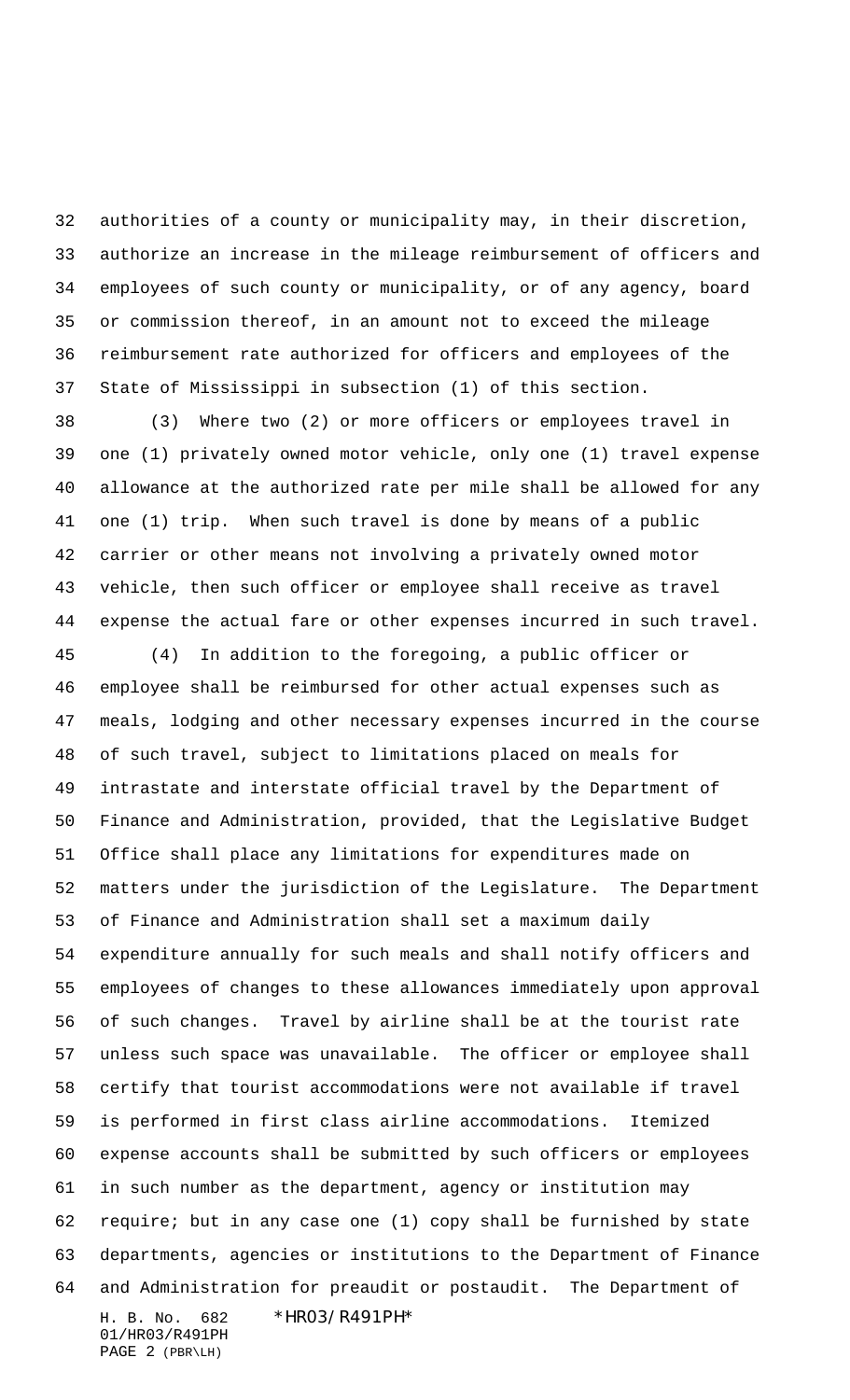Finance and Administration shall promulgate and adopt reasonable rules and regulations which it deems necessary and requisite to effectuate economies for all expenses authorized and paid pursuant to this section. Requisitions shall be made on the State Fiscal Officer who shall issue his warrant on the State Treasurer. Provided, however, that the provisions of this section shall not include agencies financed entirely by federal funds and audited by federal auditors.

 (5) Any officer or employee of a county or municipality, or any department, board or commission thereof, who is required to travel in the performance of his official duties, may receive funds prior to such travel, in the discretion of the administrative head of the county or municipal department, board or commission involved, for the purpose of paying necessary expenses incurred during such travel. Upon return from such travel, the officer or employee shall provide receipts of transportation, lodging, meals, fees and any other expenses incurred during the travel. Any portion of the funds advanced which is not expended during the travel shall be returned by the officer or employee. The Department of Audit shall adopt rules and regulations regarding advance payment of travel expenses and submission of receipts to ensure proper control and strict accountability for such payments and expenses.

 (6) No state or federal funds received from any source by any arm or agency of the state shall be expended in traveling outside of the continental limits of the United States until the governing body or head of the agency makes a finding and determination that the travel would be extremely beneficial to the state agency and obtains a written concurrence thereof from the Governor or his designee and the Department of Finance and Administration.

H. B. No. 682 \*HR03/R491PH\* 01/HR03/R491PH PAGE 3 (PBR\LH) (7) Where any officer or employee of the State of Mississippi, or any department, agency or institution thereof, or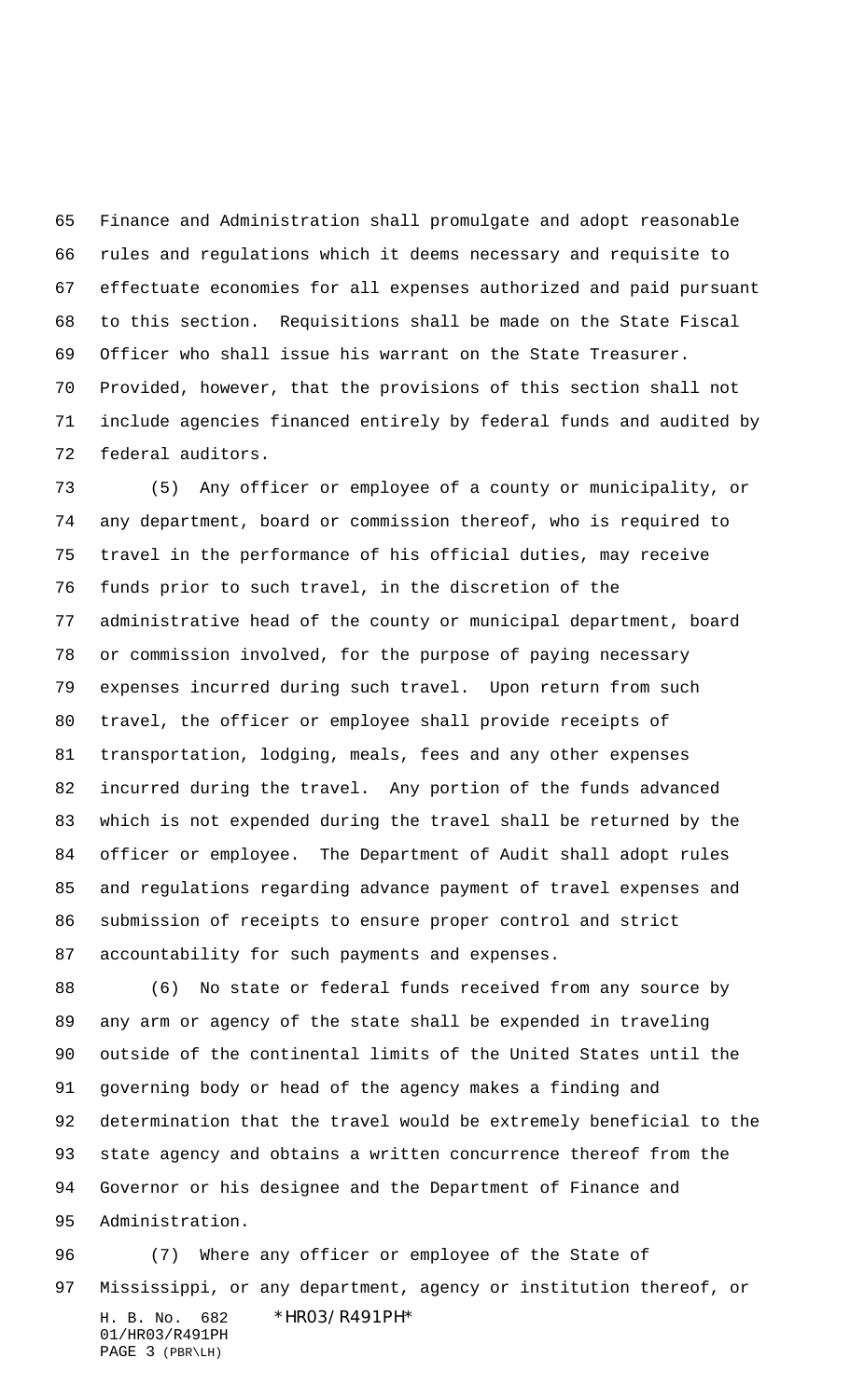of any county or municipality, or of any agency, board or commission thereof, is authorized to receive travel reimbursement under any other provision of law, such reimbursement may be paid under the provisions of this section or such other section, but not under both.

 (8) When the Governor or Lieutenant Governor appoints a person to a board, commission or other position that requires confirmation by the Senate, the person may receive reimbursement for mileage and other actual expenses incurred in the performance of official duties before such appointment is confirmed by the Senate, as reimbursement for such expenses is authorized under this section.

 (9) (a) The Department of Finance and Administration may contract with one or more commercial travel agencies, after receiving competitive bids or proposals therefor, for such travel agency or agencies to provide necessary travel services for state officers and employees. However, the administrative head of each state institution of higher learning may, in his discretion, contract with a commercial travel agency to provide necessary travel services for all academic officials and staff of the university in lieu of participation in the state travel agency contract. Any such decision by a university to contract with a separate travel agency shall be approved by the Board of Trustees of State Institutions of Higher Learning and the Executive Director of the Department of Finance and Administration.

H. B. No. 682 \*HR03/R491PH\* (b) Before executing a contract with one or more travel agencies, the Department of Finance and Administration shall advertise for competitive bids or proposals once a week for two (2) consecutive weeks in a regular newspaper having a general circulation throughout the State of Mississippi. If the department determines that it should not contract with any of the bidders initially submitting proposals, the department may reject all such bids, advertise as provided herein and receive new

01/HR03/R491PH PAGE 4 (PBR\LH)